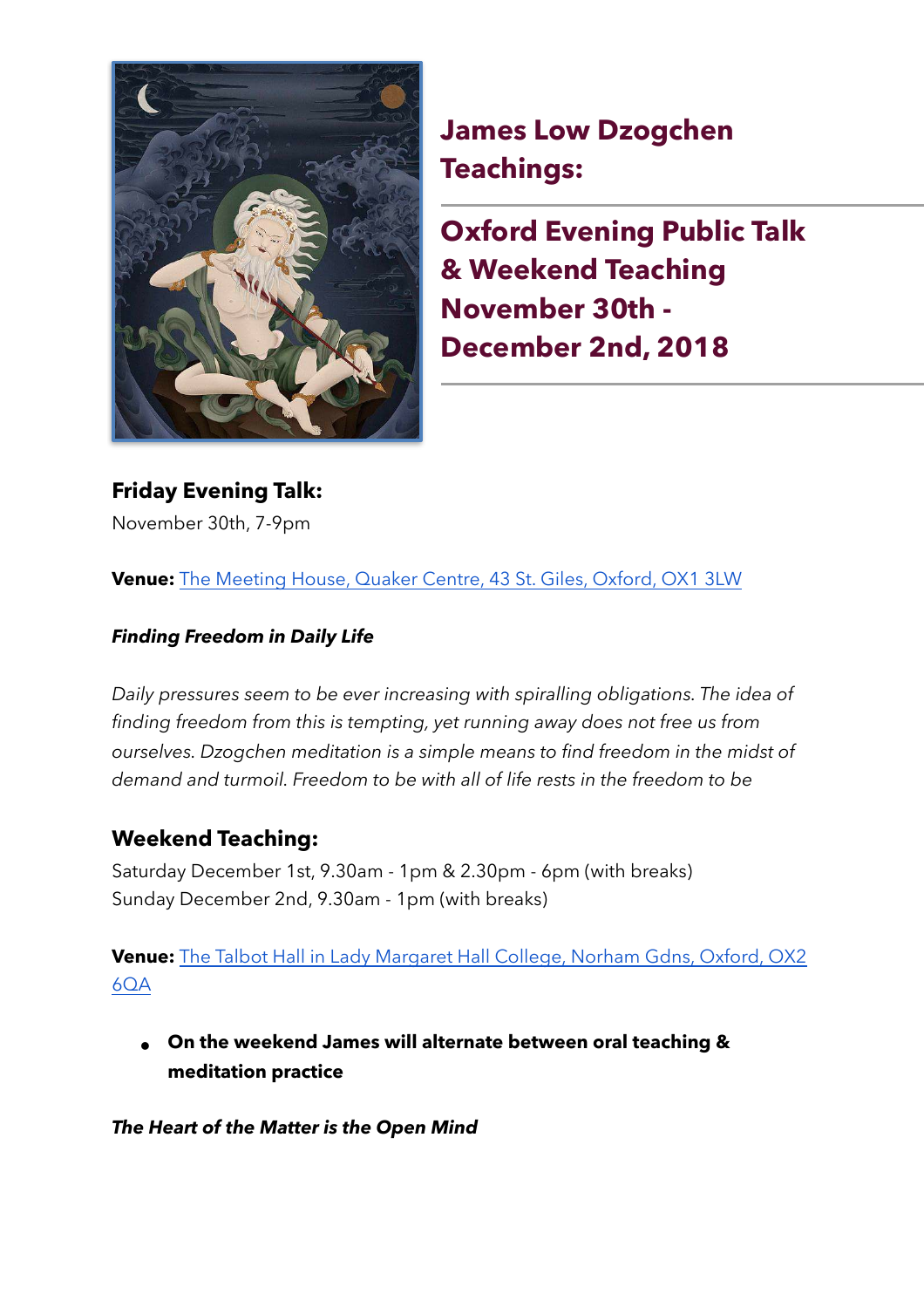*Although we rely on our mind in every aspect of our lives, the mind itself is rarely the focus of our interest and attention. Meditation is a simple yet profound way to get to know our mind. We might well find that our mind is not what we think it is.* 

*When the mind is disregarded there is always so much to do to maintain our sense of self in the world. However, when we attend to our mind as it is, we find relaxation, warmth and relationship, the ground of freedom which allows the blossoming of compassion for ourselves and others* 



**James Low** is a disciple and teacher in the Byangter and Khordong lineages of the late Chhimed Rigdzin Lama.

He began studying and practising Tibetan Buddhism in India in the 1960's and received teachings from Kalu Rinpoche, Chatral Rinpoche, Kanjur Rinpoche and Dudjom Rinpoche. Having met his root teacher, Chhimed Rigdzin Lama (also known as C R Lama), he lived in his home in West Bengal, India for many years, serving him as required and being taught many aspects of the tradition. During this period in India James did several retreats and pilgrimages in the Himalayas. In the 1970's and 1980's, on his return to Europe, he also had teachings and guidance from Namkhai Norbu Rinpoche.

James translated many tantric texts and sadhanas with CR Lama who wanted texts from his lineages, Byangter and Khordong, to be available in English. CR Lama asked James to teach in 1976 and later gave him the transmissions necessary to do this, together with full lineage authority. In particular, James was encouraged to give the traditional instructions using methods that enable people in the west to get the point.